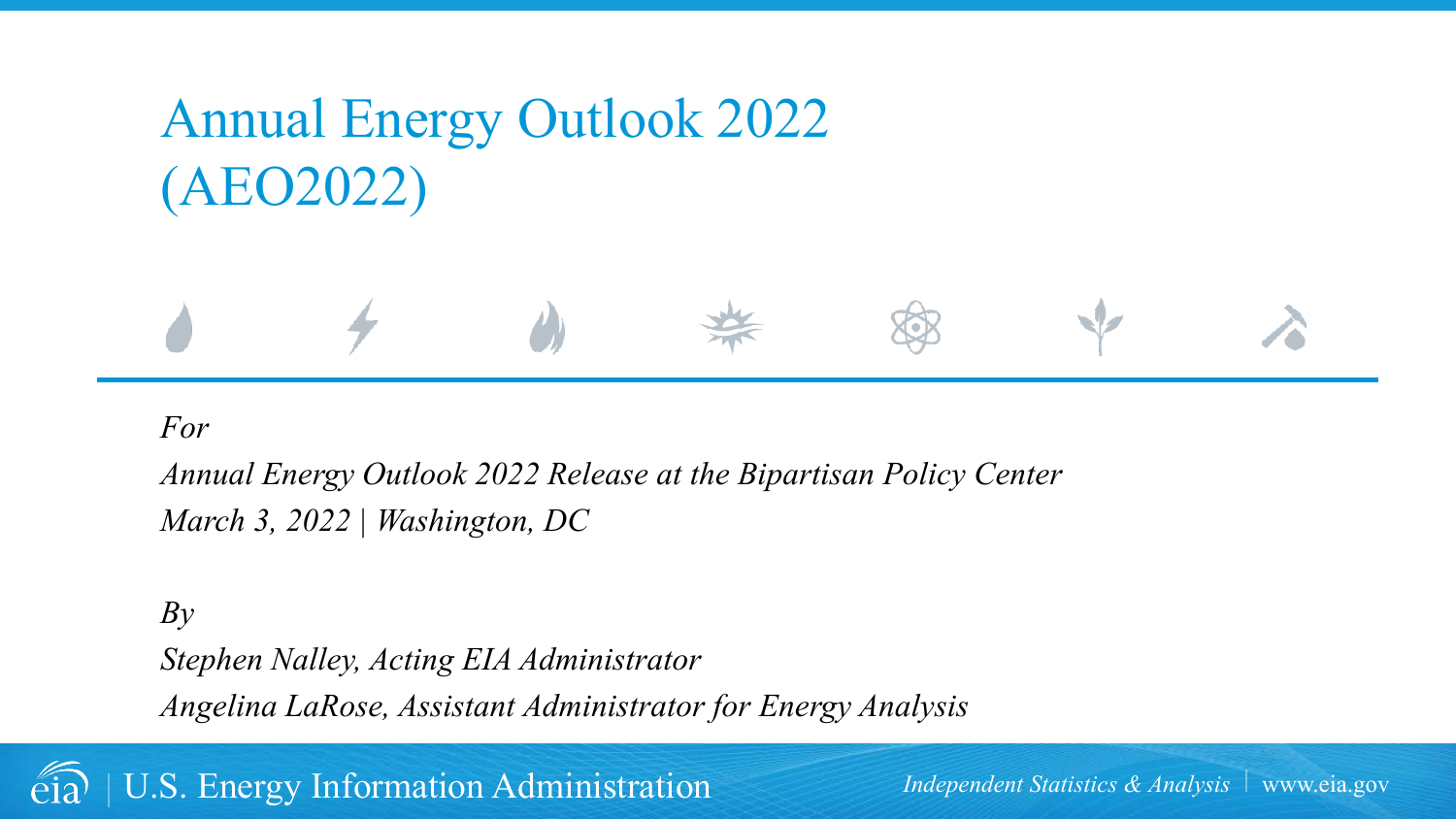- Petroleum and natural gas remain the most-consumed sources of energy in the United States through 2050, but renewable energy is the fastest growing
- Wind and solar incentives, along with falling technology costs, support robust competition with natural gas for electricity generation, while the shares of coal and nuclear power decrease in the U.S. electricity mix
- U.S. crude oil production reaches record highs, while natural gas production is increasingly driven by natural gas exports

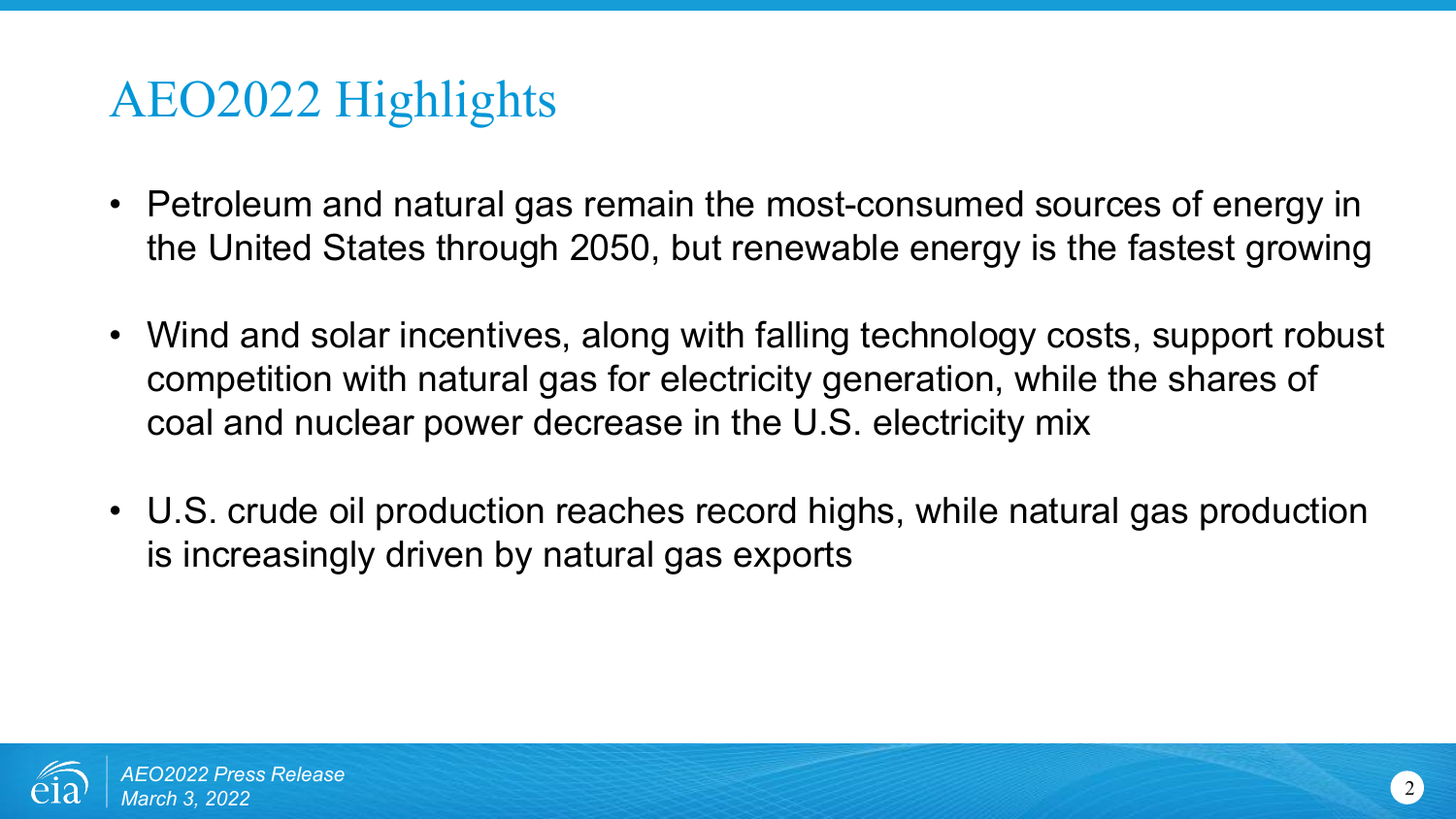### AEO2022 examines a range of conditions from 2020 to 2050 **Assumptions**

- Current laws and regulations as of November 2021
- Current views on economic and demographic trends, and technology improvements
- Compound annual growth rate for real U.S. gross domestic product (GDP) is 2.2% (Reference case)
	- High Economic Growth case (2.7%) and Low Economic Growth case (1.8%)
- The Brent crude oil price by 2050 is \$90 per barrel (b) in constant 2021 dollars (Reference case)
	- High Oil Price case (\$170/b) and Low Oil Price case (\$45/b)
- Oil and natural gas supply cases
	- High: more accessible resources and lower extraction technology costs than the Reference case
	- Low: fewer accessible resources and higher extraction technology costs than the Reference case
- Renewables cost cases
	- High: no cost reductions in renewable technologies
	- Low: renewables achieve 40% lower overnight capital costs by 2050 compared to Reference case

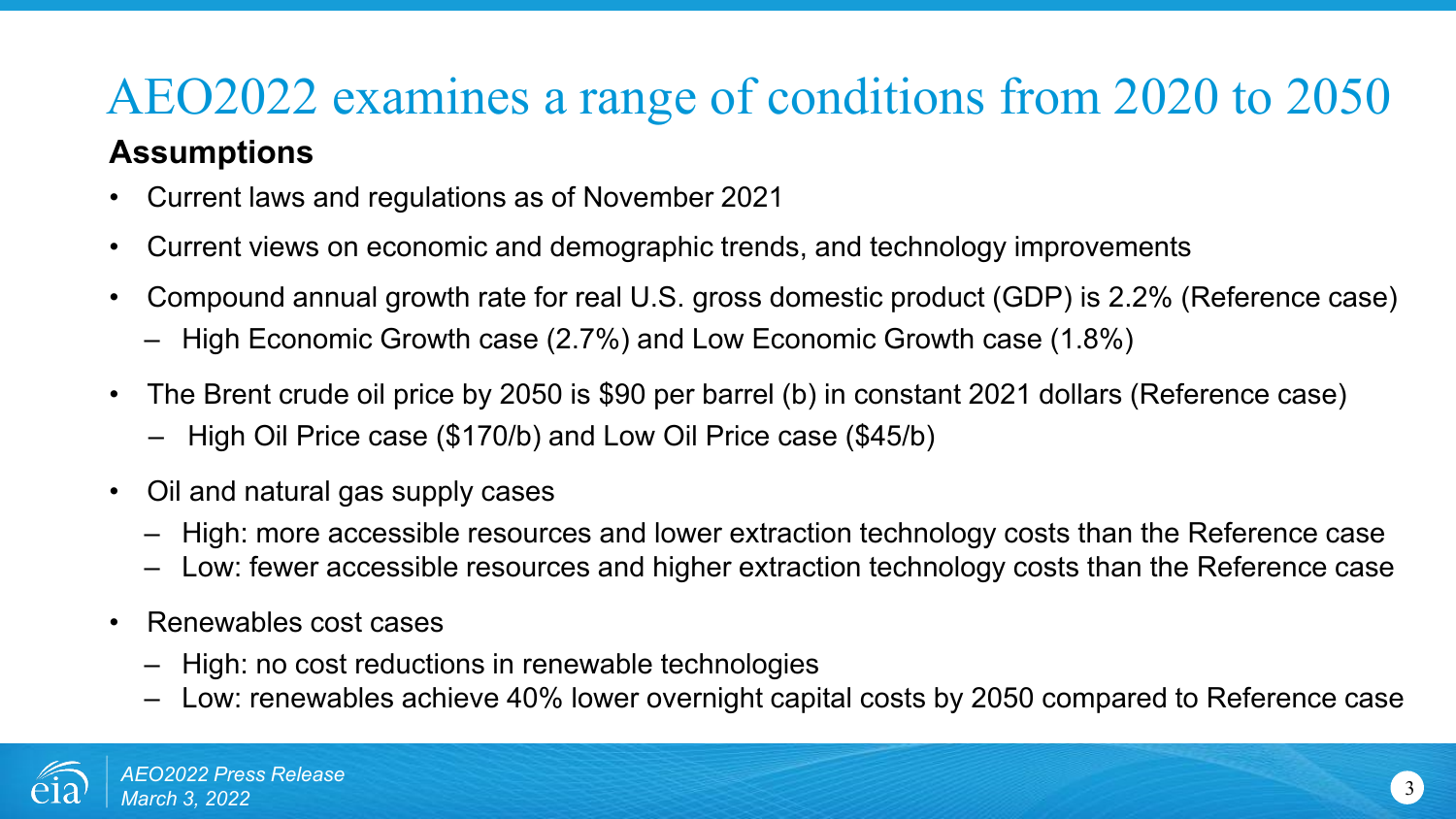# Changes in AEO2022: Pandemic and Legislation

- COVID-19 continues to be a major source of uncertainty, especially in the near term.
- AEO2022 includes provisions from the **Bipartisan Infrastructure** Law

#### **U.S. gross domestic product assumptions AEO2022 economic growth cases** trillion 2012 dollars



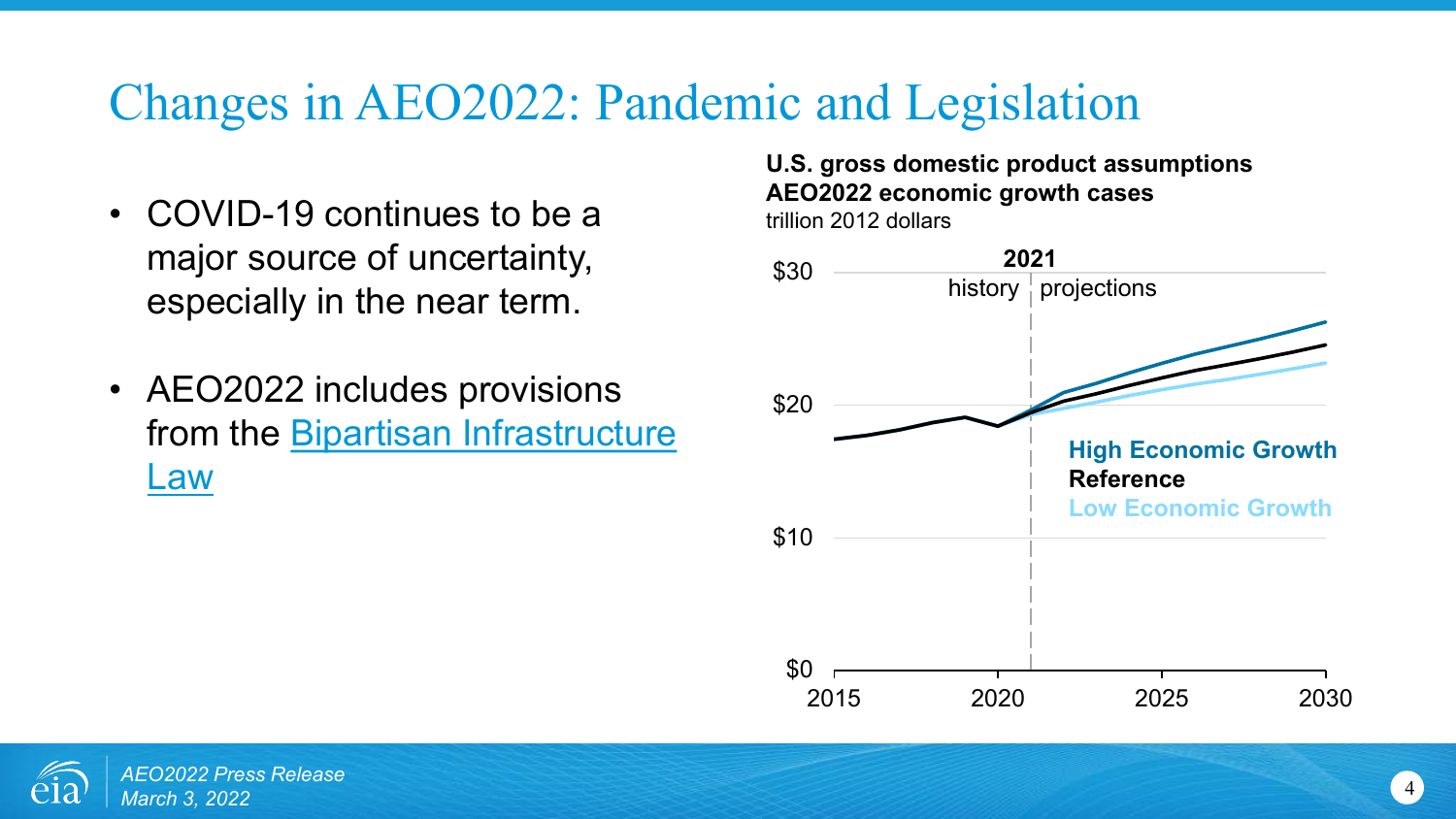

Independent Statistics & Analysis U.S. Energy Information Administration

The U.S. Energy Information Administration (EIA) collects, analyzes, and disseminates independent and impartial energy information to promote sound policymaking, efficient markets, and public understanding of energy and its interaction with the economy and the environment.

EIA's role is unique — by providing an unbiased view of energy markets, EIA increases transparency and promotes public understanding of important energy issues.

EIA has expanded its program in recent years to provide a growing customer base with coverage of increasingly complex and interrelated energy markets.





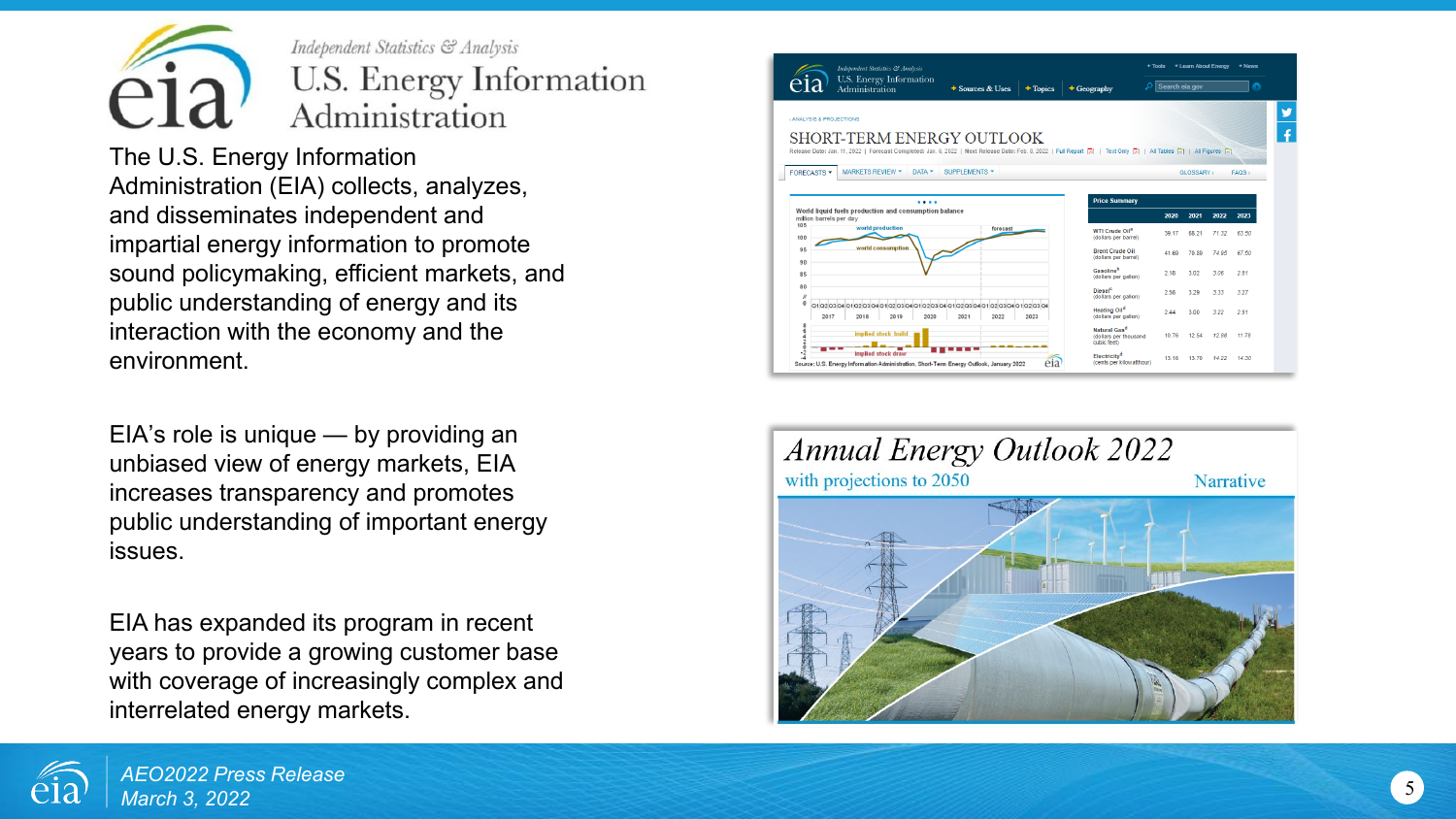### AEO2022 core cases vary technical and macroeconomic assumptions

### Policy assumptions

|                                                                      | Current laws and regulations<br>as of November 2021                                                                                       | Potential<br>new laws |
|----------------------------------------------------------------------|-------------------------------------------------------------------------------------------------------------------------------------------|-----------------------|
| Higher                                                               | <b>High Economic Growth case</b><br><b>High Oil Price case</b><br><b>High Oil and Gas Supply case</b><br><b>High Renewables Cost case</b> |                       |
| <b>Technical and</b><br><b>macroeconomic</b> Expected<br>assumptions | Reference case                                                                                                                            |                       |
| Lower                                                                | Low Economic Growth case<br><b>Low Oil Price case</b><br>Low Oil and Gas Supply case<br>Low Renewables Cost case                          |                       |

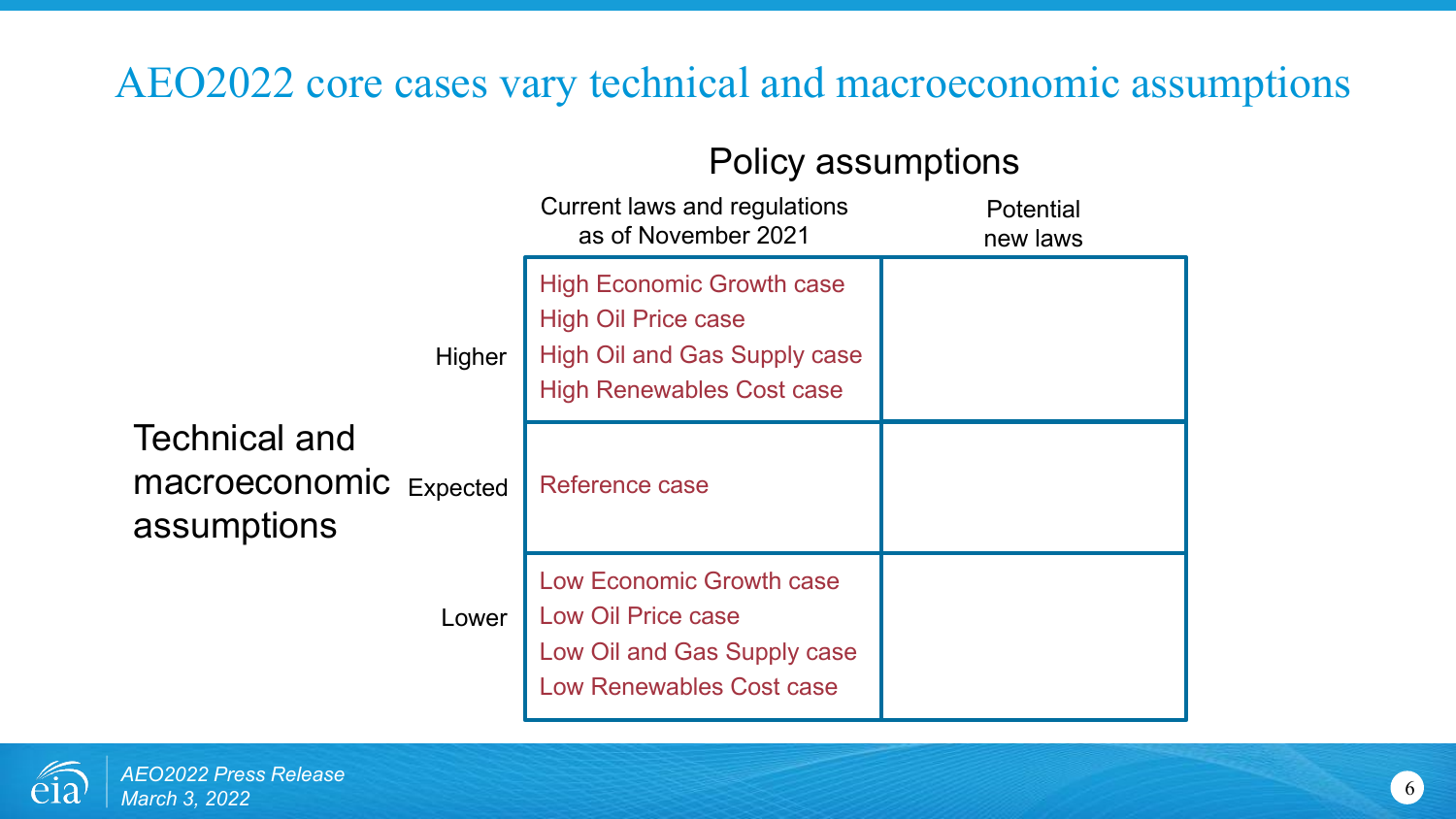# Upcoming AEO2022 Issue in Focus cases vary technical, macroeconomic, and policy assumptions

- Alternative policies assumptions
	- Carbon fee
	- Sunset credits
	- Extended credits
	- No new pipelines
- Alternative technical and macroeconomic assumptions
	- Alternative weather assumptions
	- Use cases for battery storage

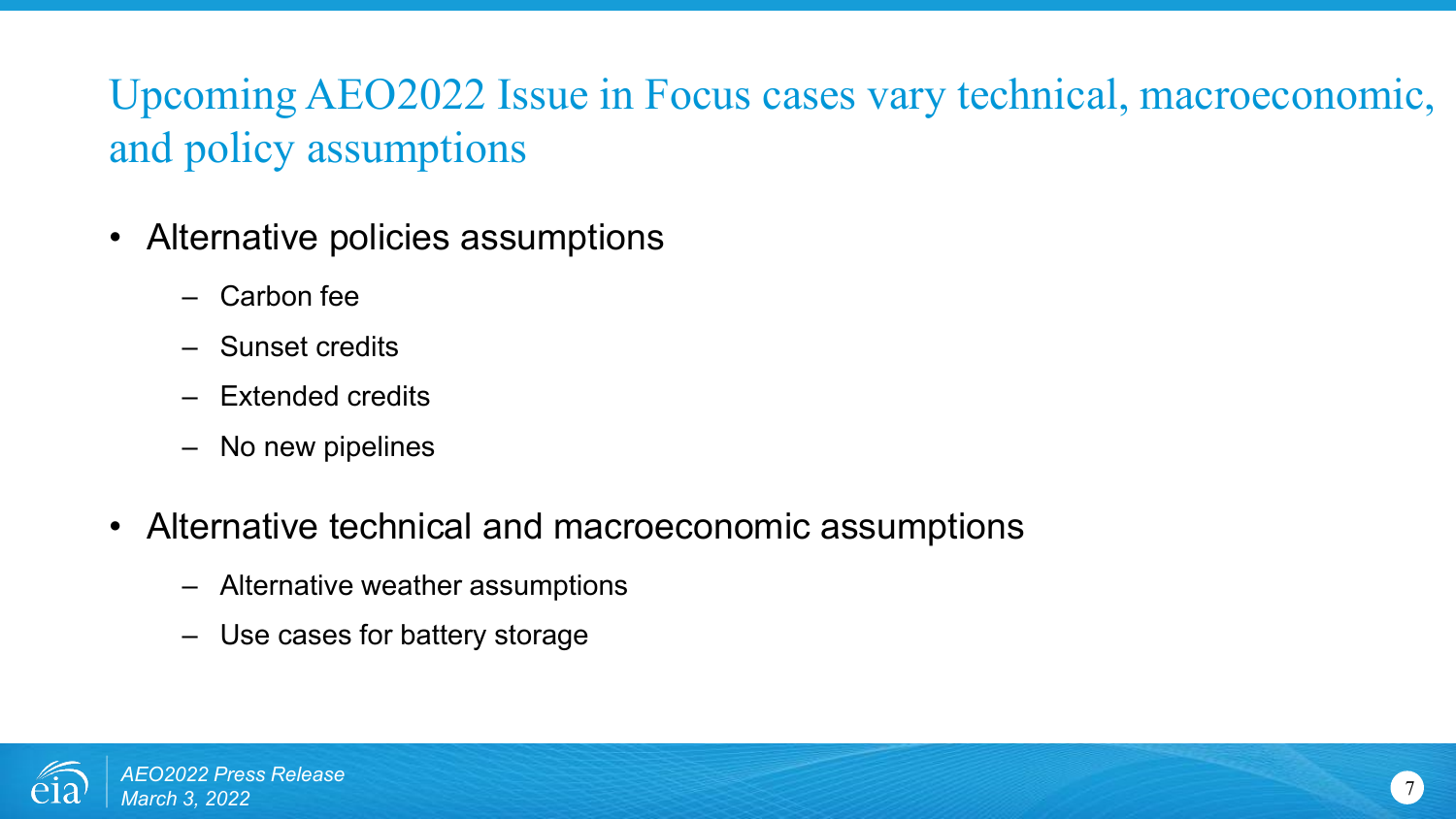- Petroleum and natural gas remain the most-consumed sources of energy in the United States through 2050, but renewable energy is the fastest growing
- Wind and solar incentives, along with falling technology costs, support robust competition with natural gas for electricity generation, while the shares of coal and nuclear power decrease in the U.S. electricity mix
- U.S. crude oil production reaches record highs, while natural gas production is increasingly driven by natural gas exports

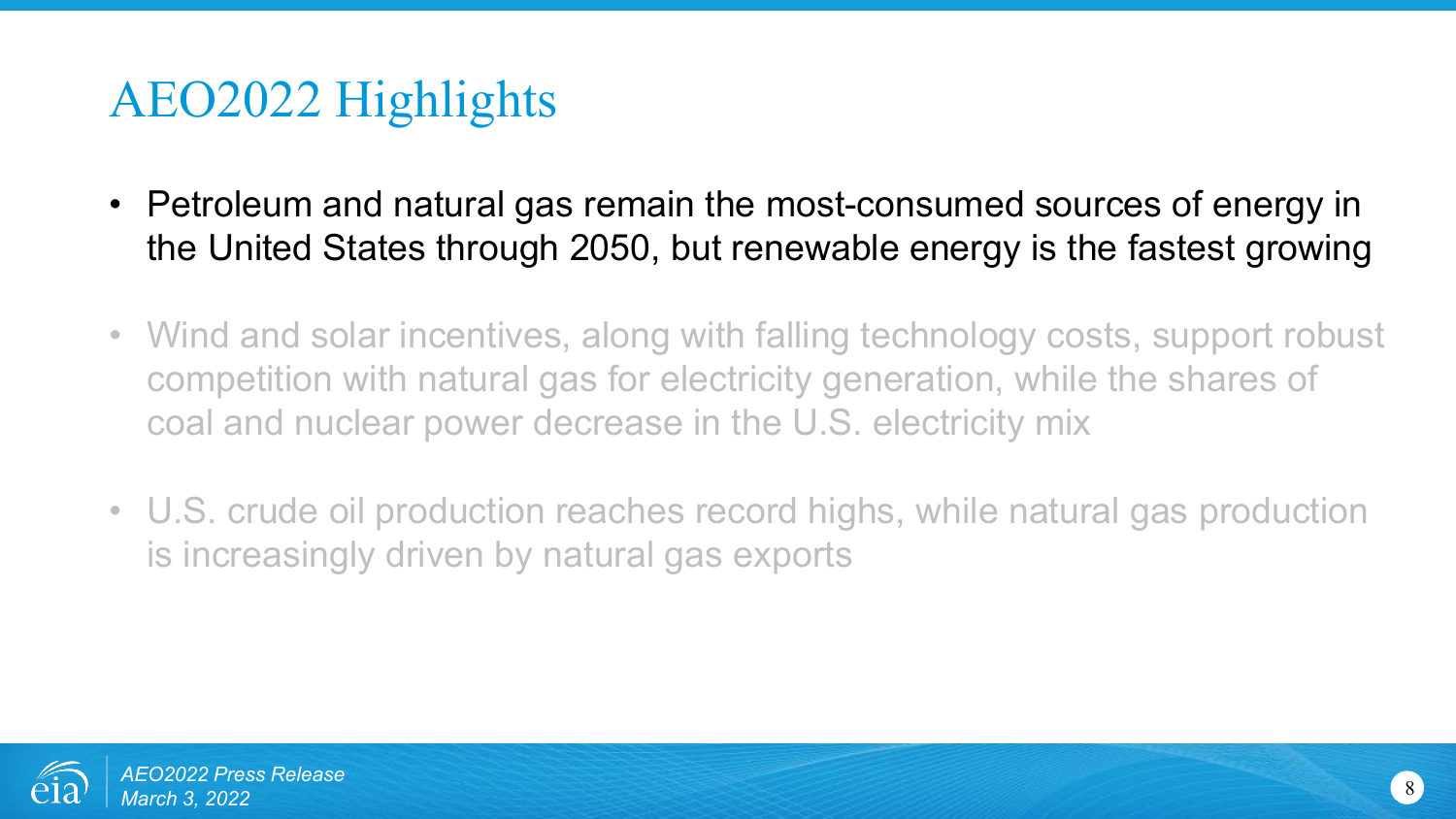# Renewables consumption grows fastest but remains far below petroleum and other liquids consumption in 2050

### **Energy consumption by fuel AEO2022 Reference case**

**2021** history  $\vdash$  projections **petroleum and other liquids natural gas coal other renewable energy nuclear hydro liquid biofuels** 0 10 20 30 40 50 **2021** history  $|$  projections

quadrillion British thermal units

### **Energy consumption by sector AEO2022 Reference case**

1990 2000 2010 2020 2030 2040 2050

quadrillion British thermal units

Note: Biofuels are shown separately and included in petroleum and other liquids.



 $\Omega$ 

10

20

30

40

50

1990 2000 2010 2020 2030 2040 2050

**electric power**

**transportation industrial**

**residential commercial**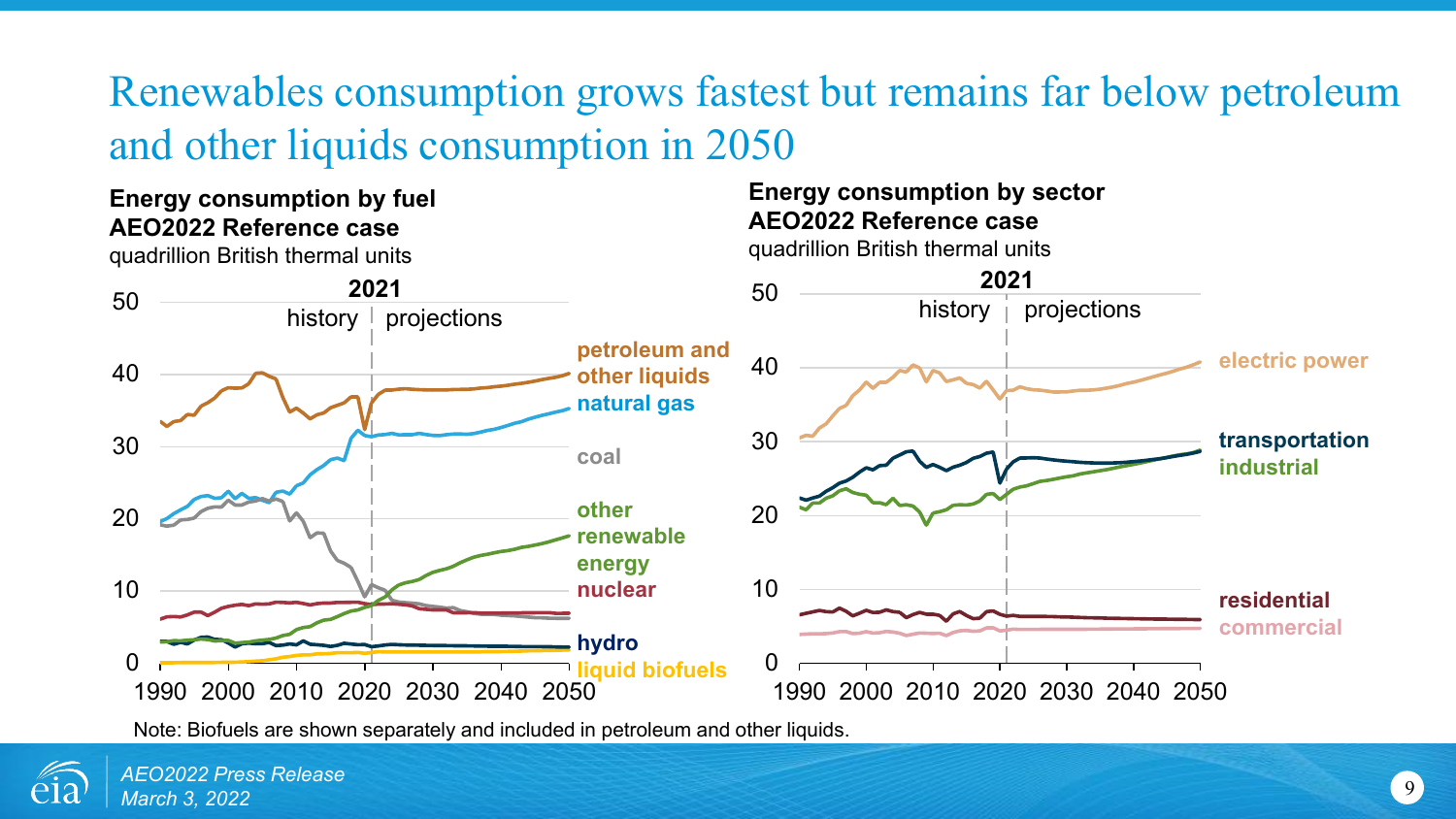### Petroleum and other liquids are largely consumed by sectors with slow turnover to electric equipment



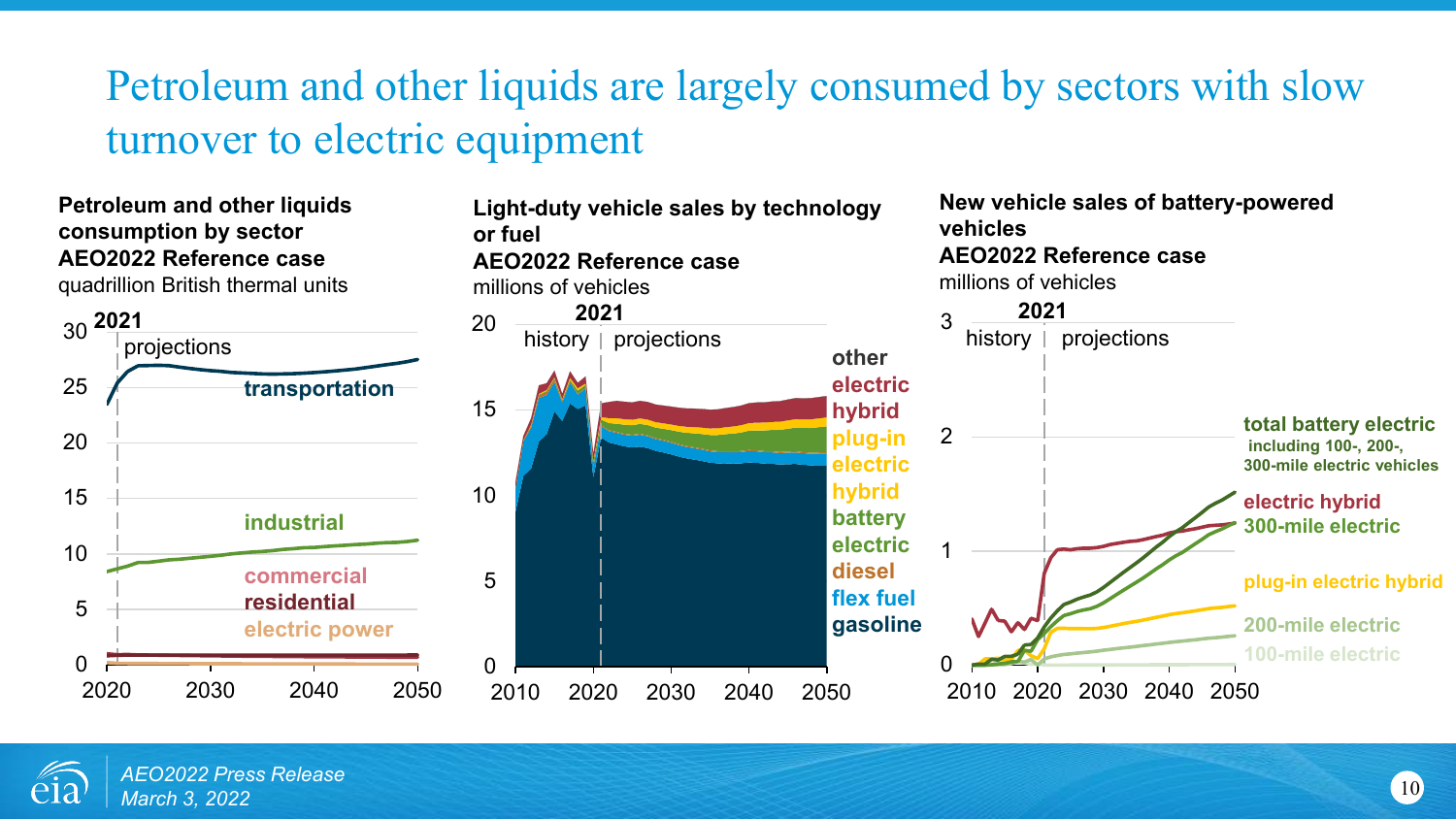# Natural gas consumption rises mostly because of industrial use and

### exports

### **Natural gas disposition and net exports AEO2022 Reference case**

trillion cubic feet

### **Change in natural gas disposition and net exports AEO2022 Reference case**

relative to 2021 in trillion cubic feet



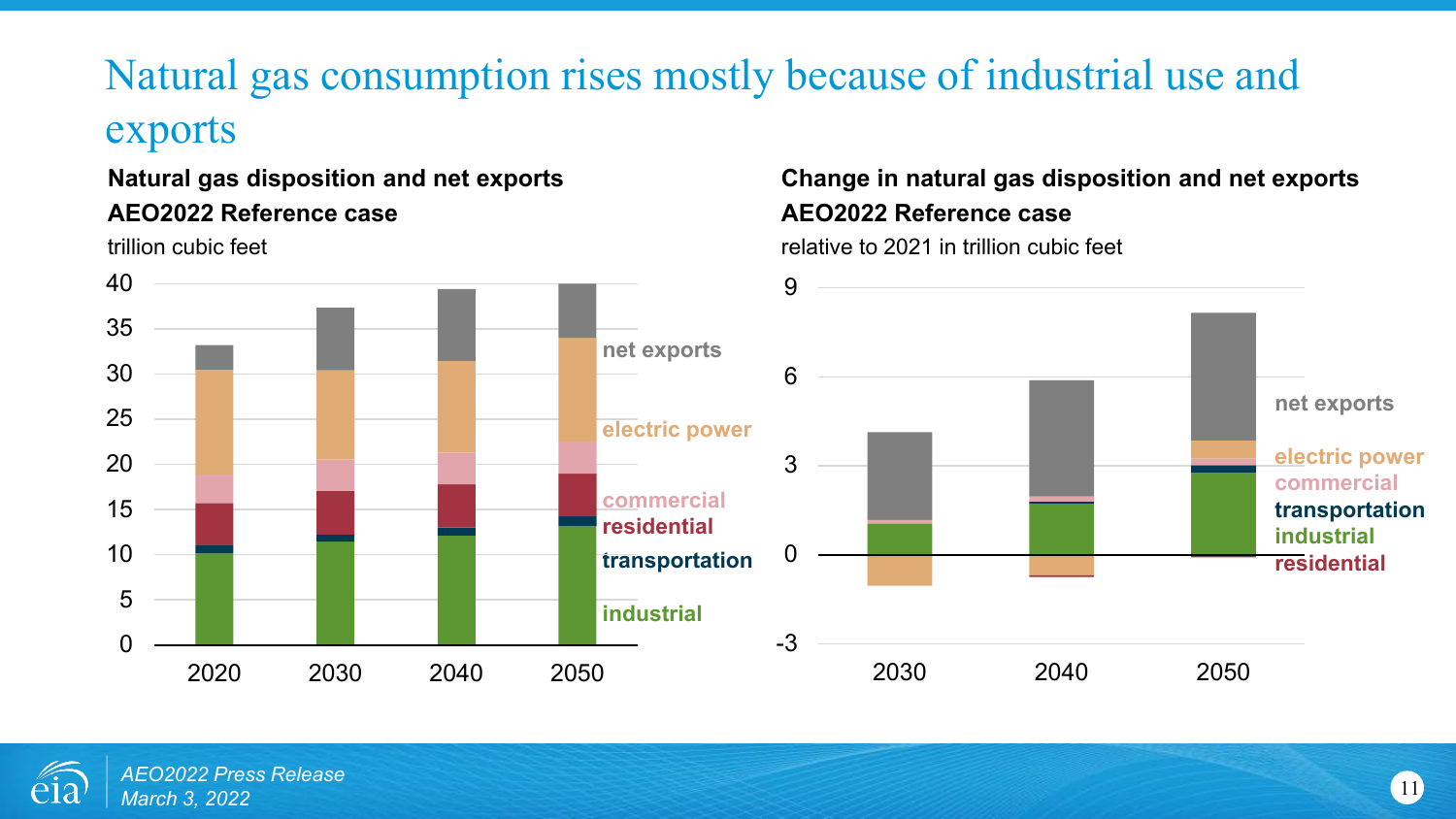# Energy-related  $CO<sub>2</sub>$  emissions by sector and fuel

#### **Energy-related CO<sub>2</sub> emissions by fuel AEO2022 Reference case**

billion metric tons

#### **Energy-related CO<sub>2</sub> emissions by sector AEO2022 Reference case**

billion metric tons



Note: Series does not include greenhouse gases other than  $CO<sub>2</sub>$ . Industrial sector  $CO<sub>2</sub>$  emissions do not include process emissions, such as the emissions from cement clinker production.

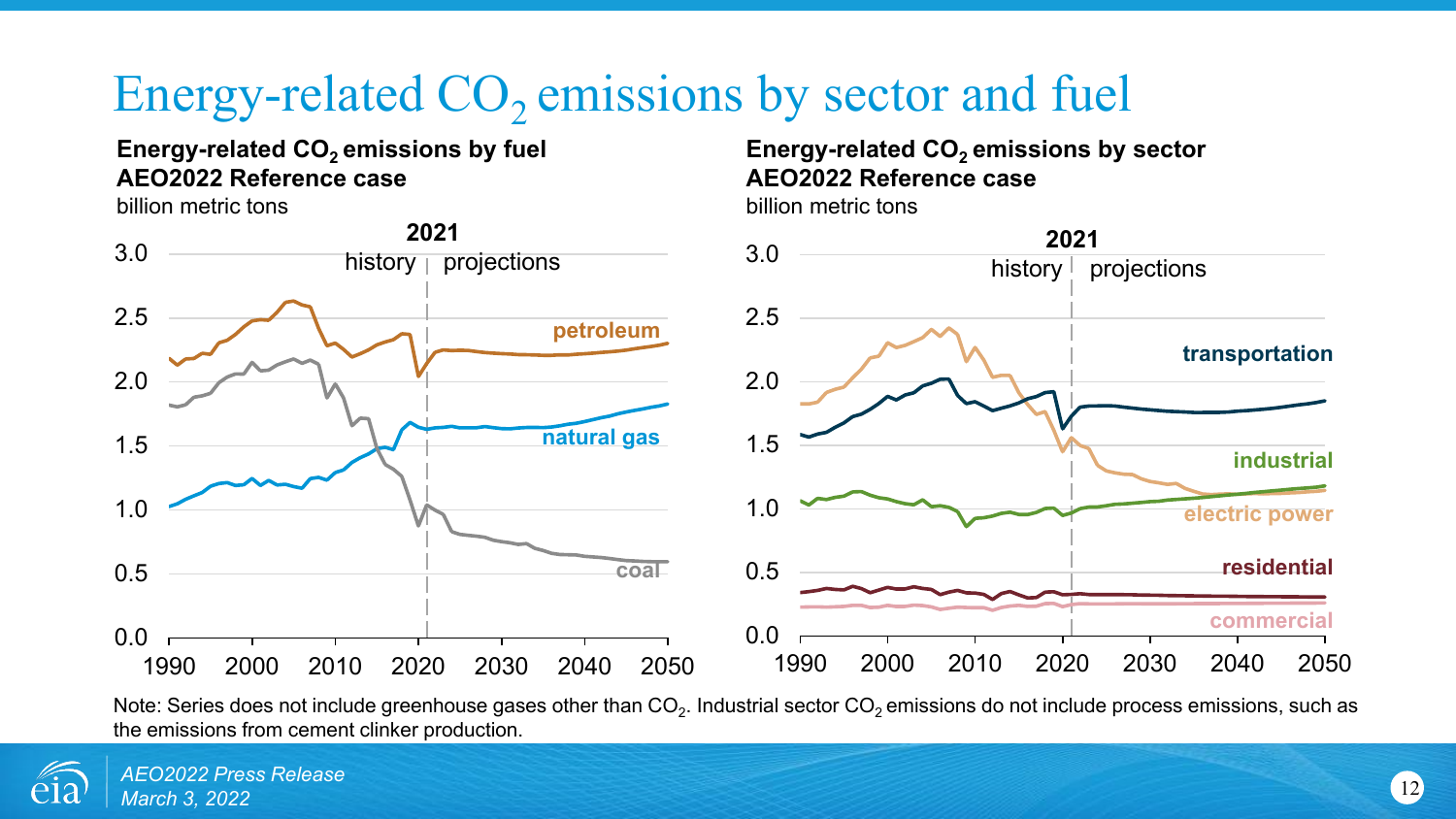- Petroleum and natural gas remain the most-consumed sources of energy in the United States through 2050, but renewable energy is the fastest growing
- Wind and solar incentives, along with falling technology costs, support robust competition with natural gas for electricity generation, while the shares of coal and nuclear power decrease in the U.S. electricity mix
- U.S. crude oil production reaches record highs, while natural gas production is increasingly driven by natural gas exports

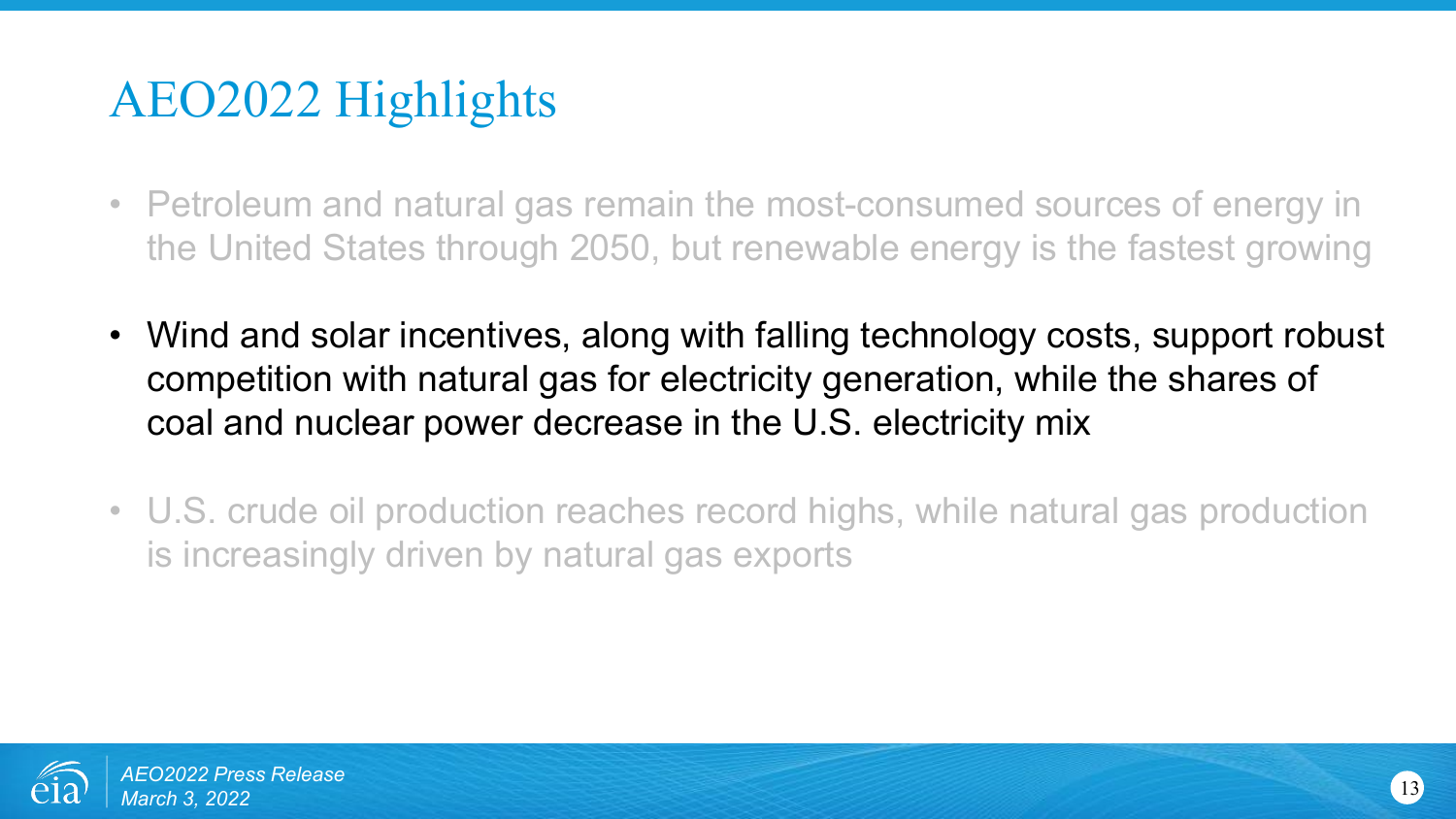### The U.S. annual average electricity growth rate remains below 1% across much of the projection period in the Reference case

### **U.S. electricity use growth rate, three-year rolling average AEO2022 economic growth cases**

percentage growth



#### **U.S. electricity use by end-use sector AEO2022 Reference case**  billion kilowatthours



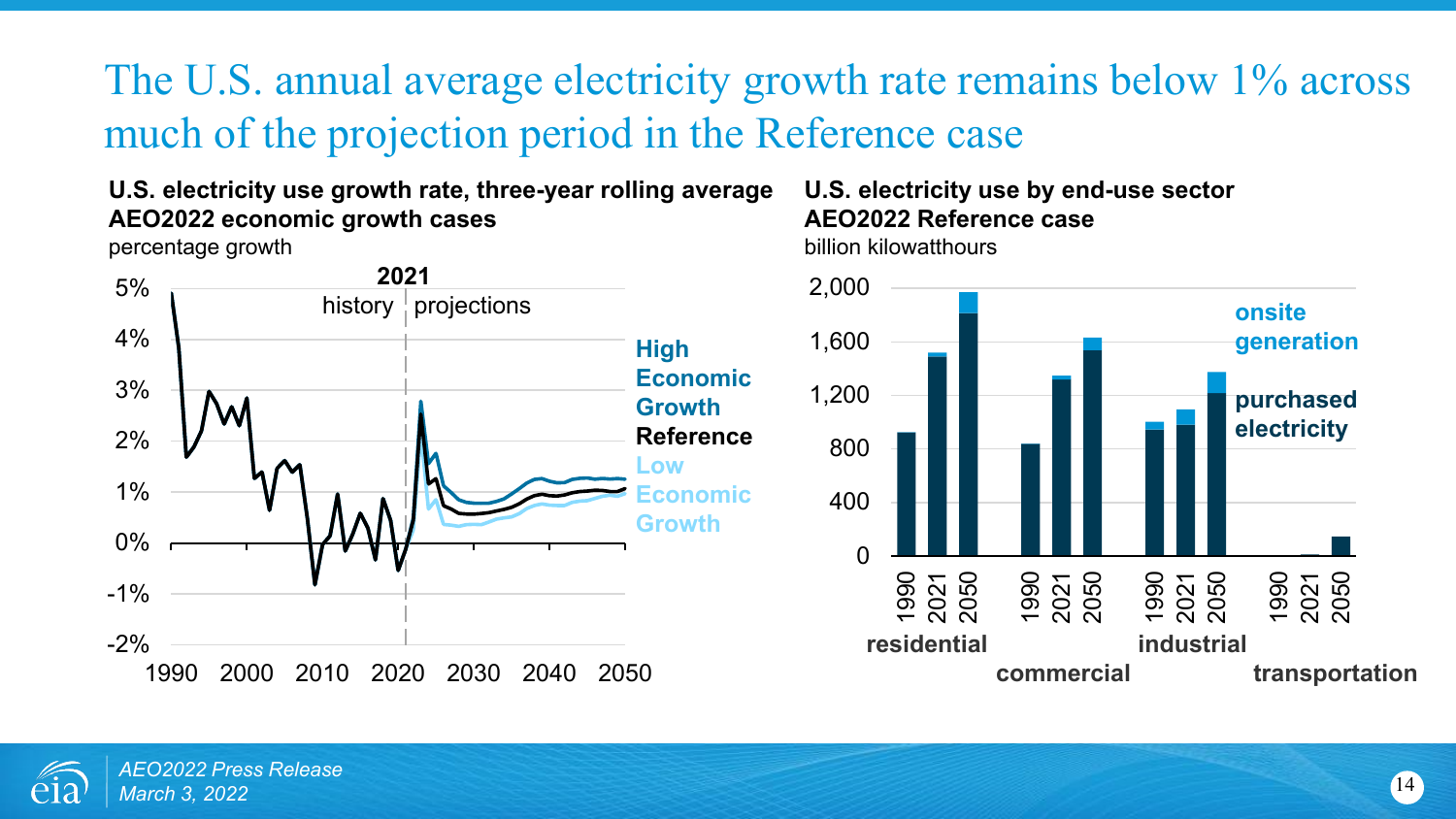# Renewables consumption for electricity generation grows significantly in all cases, even as it trades off with nuclear, coal, and natural gas

### **U.S. electricity generation**

billion kilowatthours



Note: Other renewables category includes electricity generation from hydroelectric, geothermal, wood, and other biomass sources.

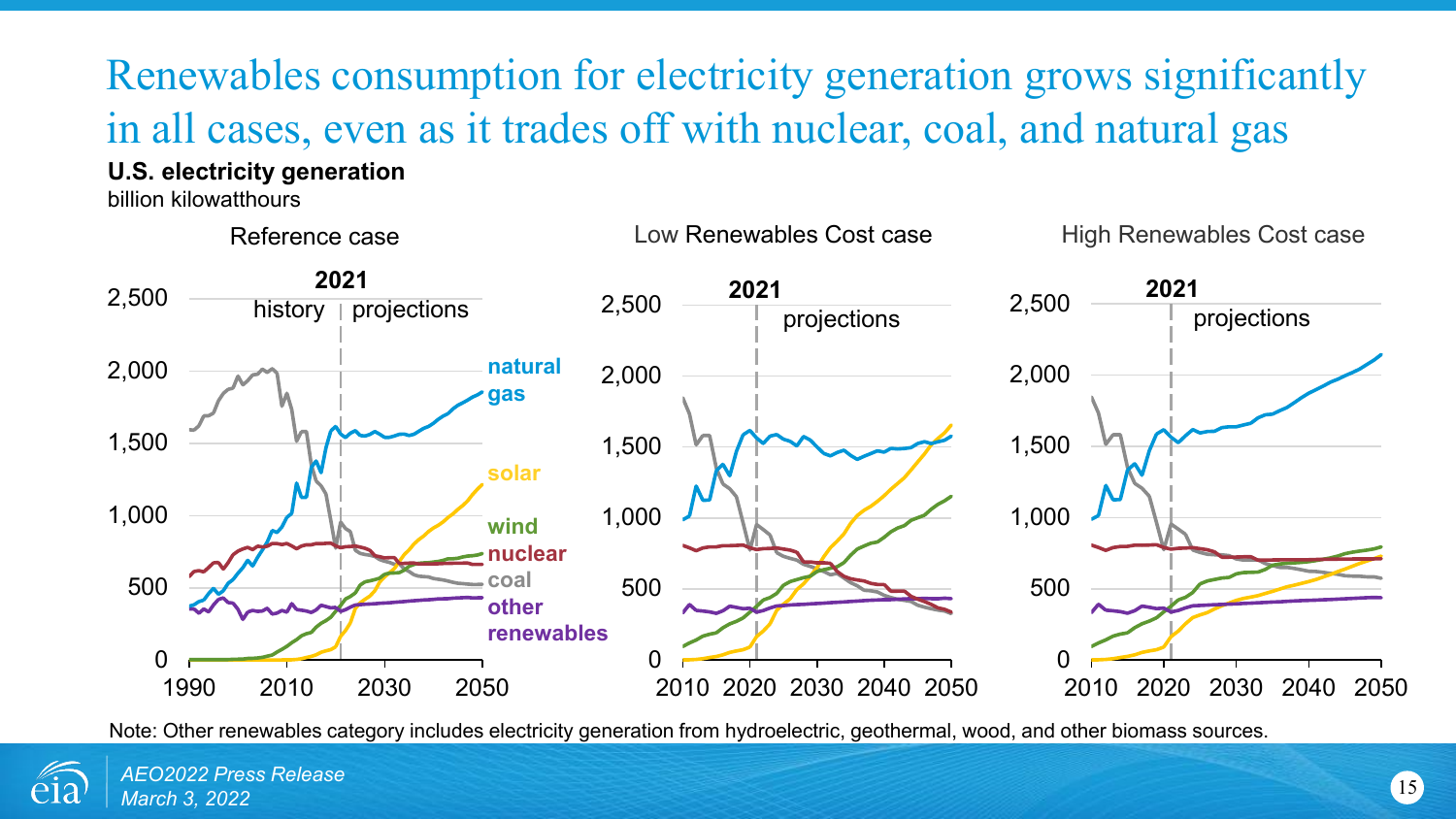### Significant renewables growth leads to additional battery storage

**Hourly U.S. electricity generation and load by fuel for selected cases and years**

billion kilowatthours



**curtailment battery storage pumped storage solar wind hydroelectric natural gas combined-cycle natural gas and oil peakers nuclear coal**

Note: Negative generation represents charging of energy storage technologies such as pumped hydro and battery storage. Hourly dispatch estimates are illustrative and are developed to determine curtailment and storage operations; final dispatch estimates are developed separately and may differ from total utilization as this figure shows. Solar includes both utility-scale and end-use photovoltaic electricity generation.

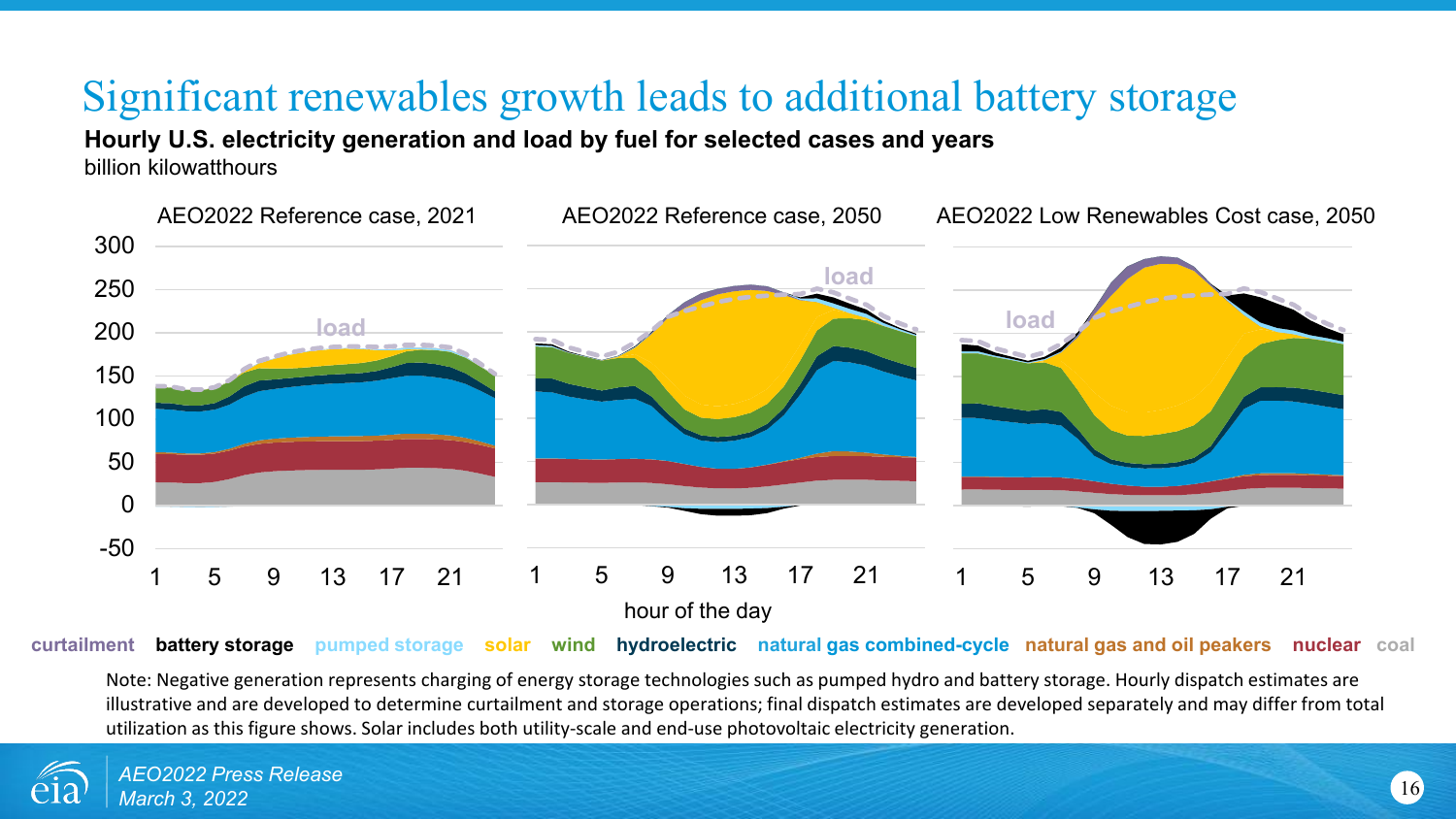- Petroleum and natural gas remain the most-consumed sources of energy in the United States through 2050, but renewable energy is the fastest growing
- Wind and solar incentives, along with falling technology costs, support robust competition with natural gas for electricity generation, while the shares of coal and nuclear power decrease in the U.S. electricity mix
- U.S. crude oil production reaches record highs, while natural gas production is increasingly driven by natural gas exports

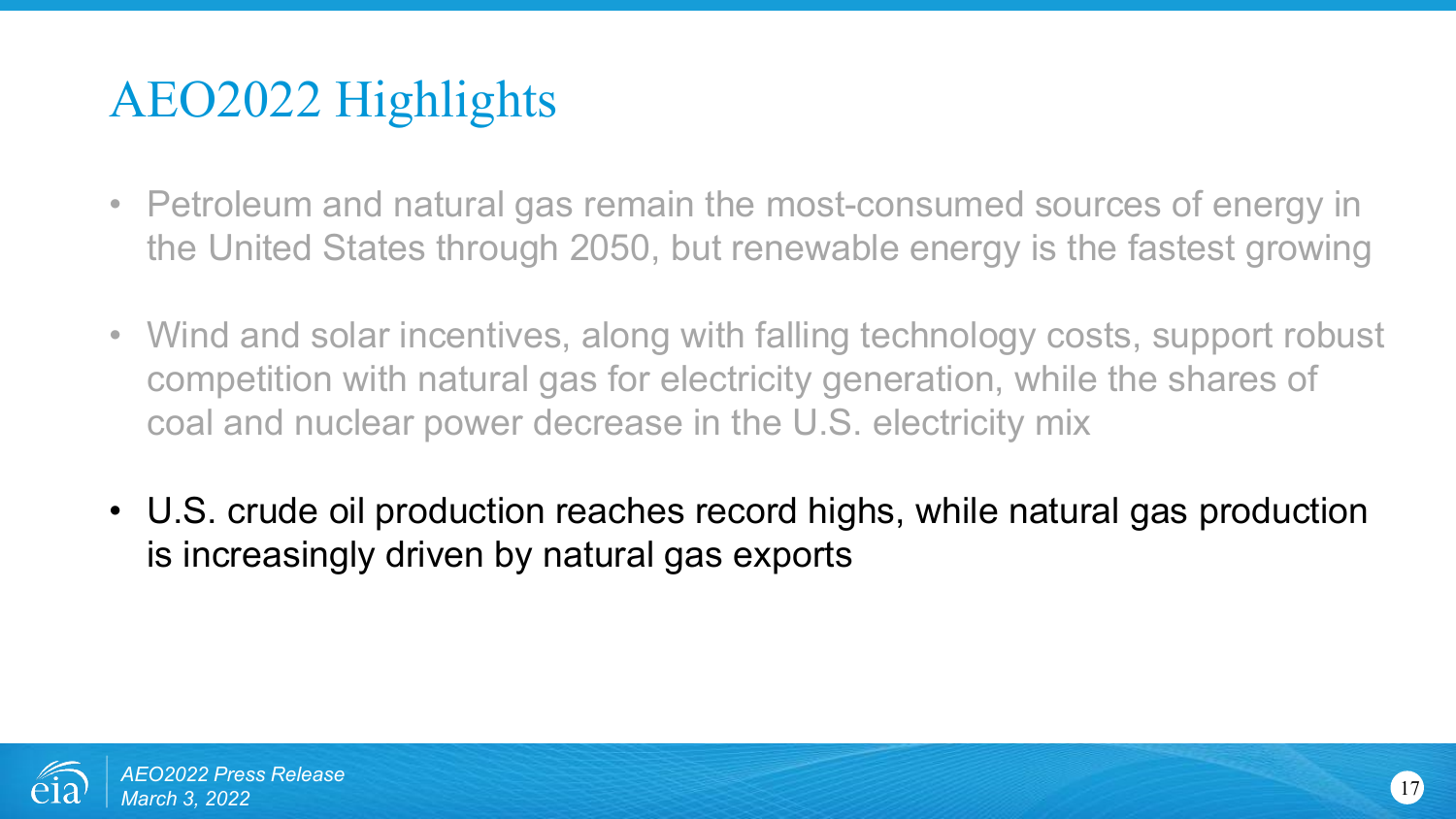# Production of U.S. crude oil rises early in the projection and remains largely flat in the Reference case

#### **U.S. crude oil production AEO2022 Reference case and side cases** million barrels per day

**North Sea Brent crude oil price AEO2022 side cases** 2021 dollars per barrel



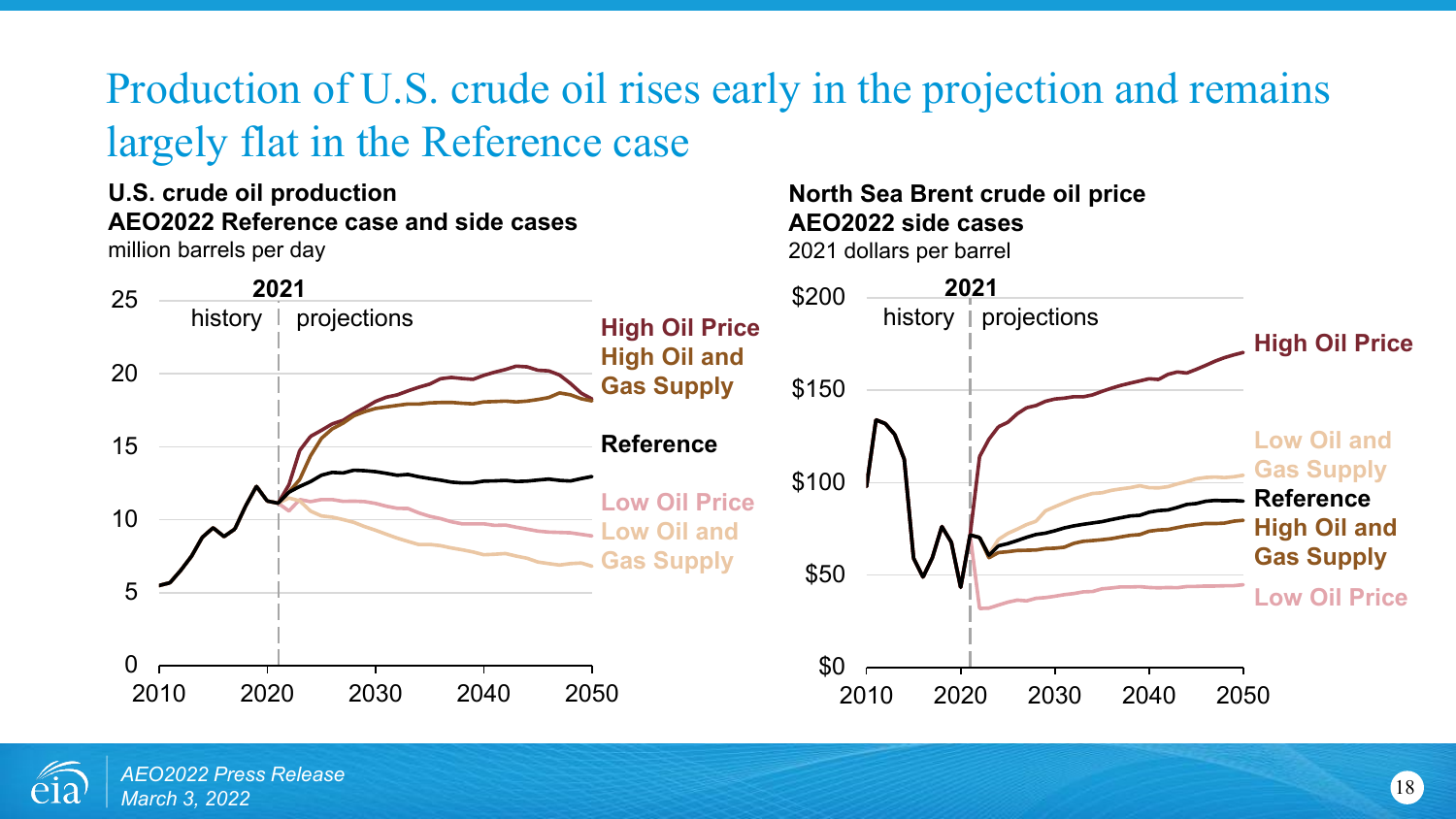### The United States remains a net exporter of total liquids and a net importer of crude oil in the Reference case

### **Total petroleum and other liquids trade AEO2022 Reference case**

million barrels per day



#### **Crude oil trade AEO2022 Reference case** million barrels per day



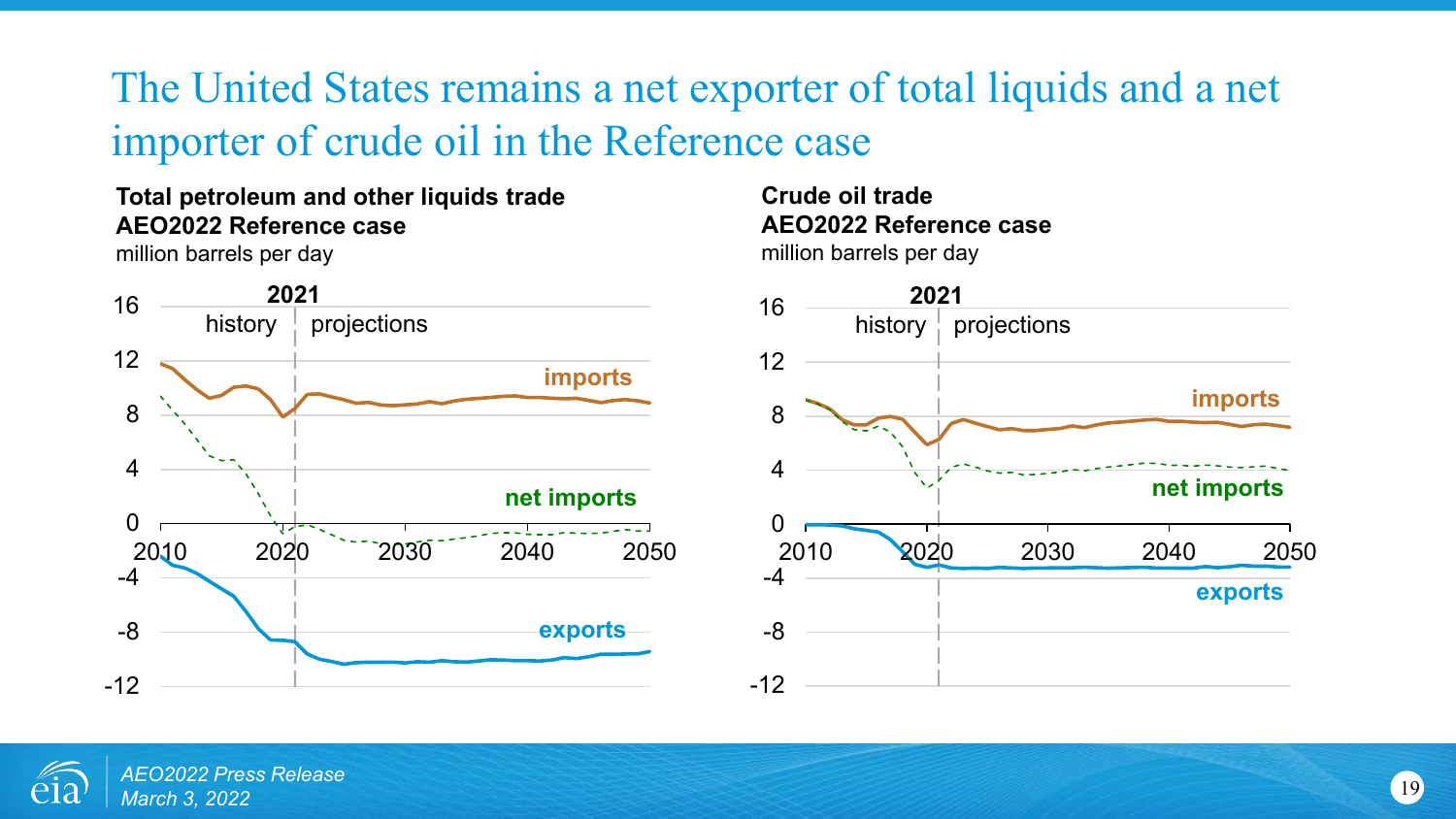## U.S. natural gas production grows in most cases, but price and technology assumptions play a central role

#### **Dry natural gas production AEO2022 side cases**

trillion cubic feet



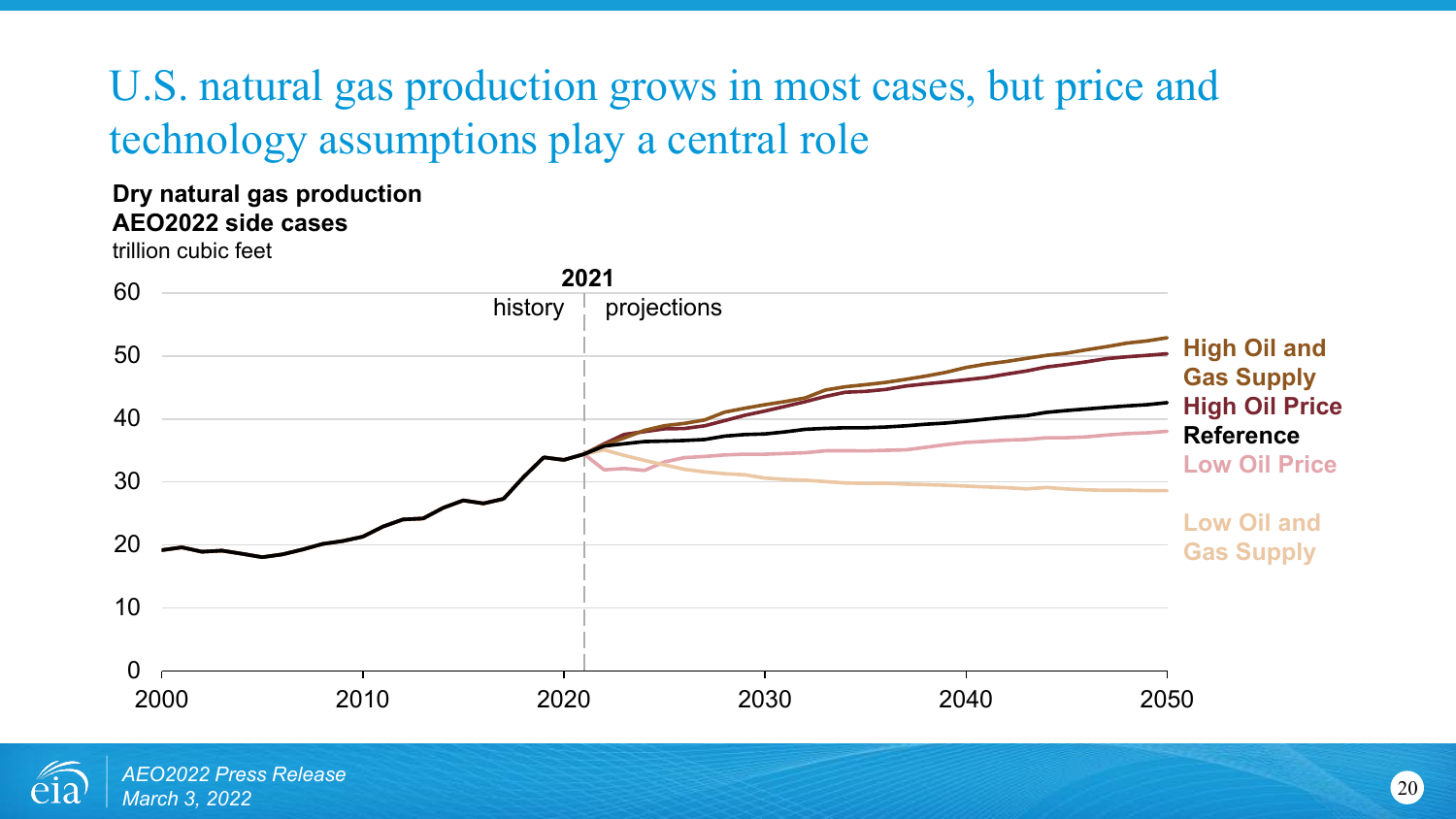## Natural gas and liquefied natural gas (LNG) trade reaches 8 trillion cubic feet in the Reference case

#### **U.S. natural gas trade, AEO2022 oil and natural gas supply cases**



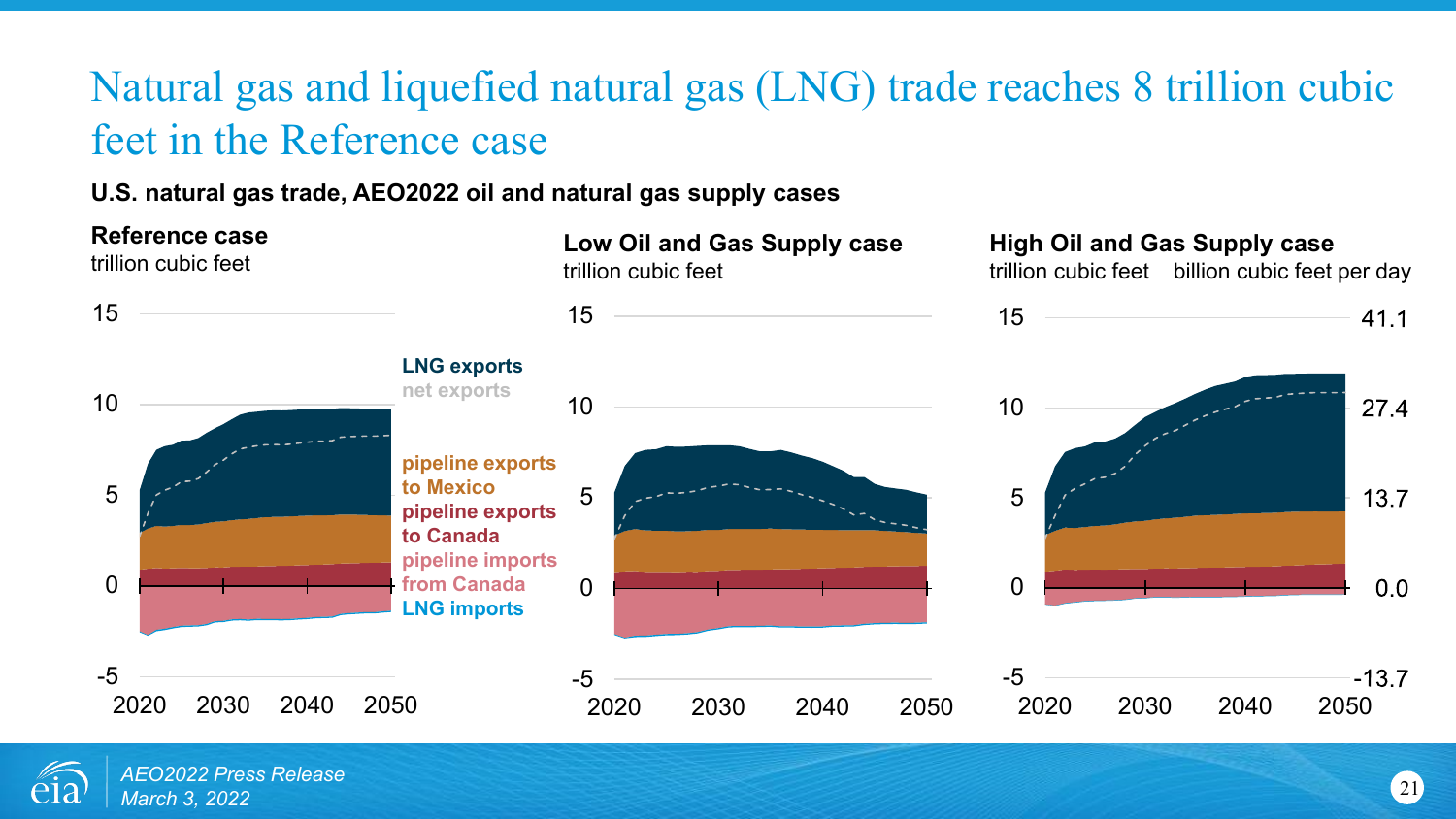- Petroleum and natural gas remain the most-consumed sources of energy in the United States through 2050, but renewable energy is the fastest growing
- Wind and solar incentives, along with falling technology costs, support robust competition with natural gas for electricity generation, while the shares of coal and nuclear power decrease in the U.S. electricity mix
- U.S. crude oil production reaches record highs, while natural gas production is increasingly driven by natural gas exports